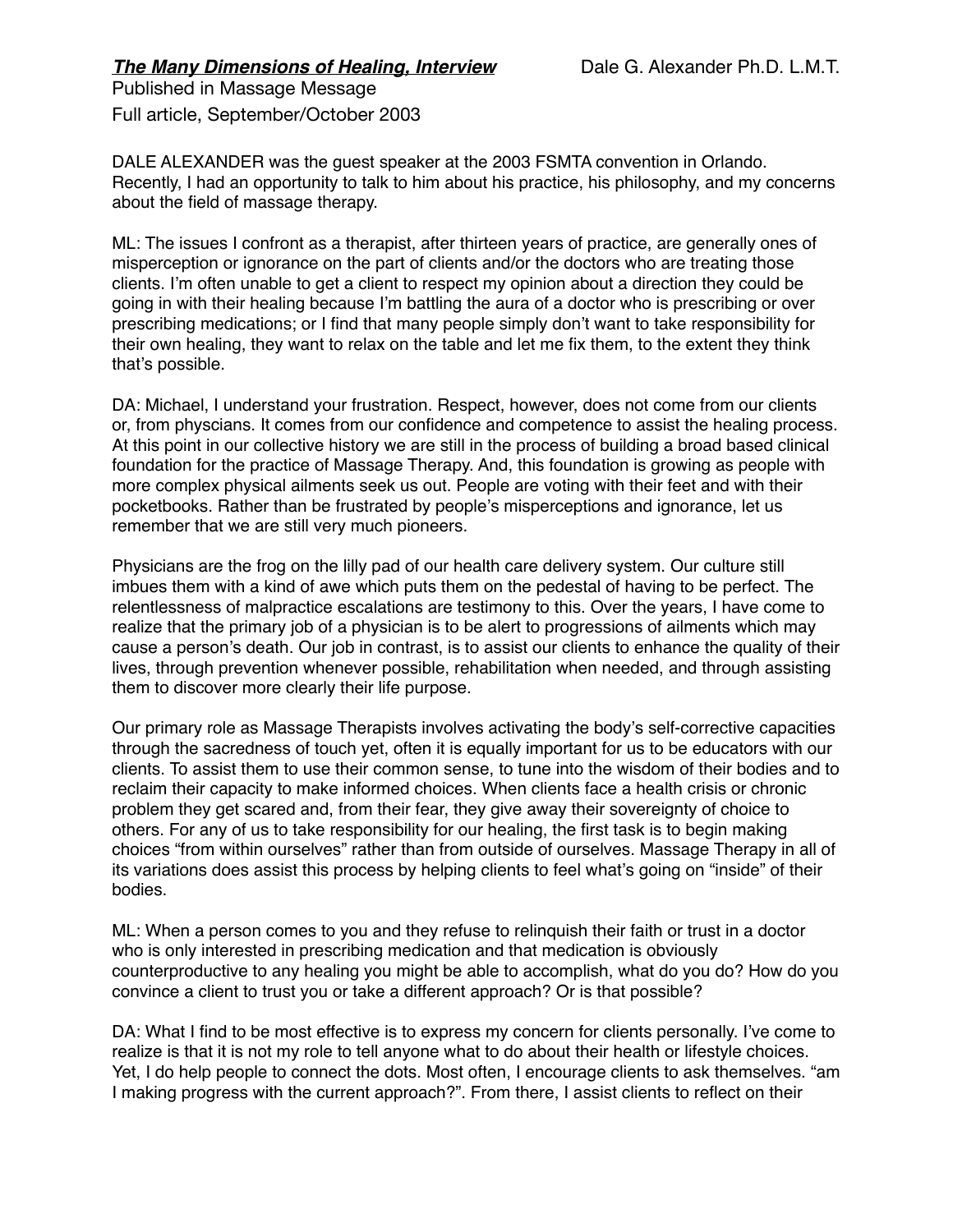Full article, September/October 2003

lifestyle choices, to become more effective advocates for themselves with their physician, consider going to another physician for a 2nd opinion, and/or to seek out additional information about drug interactions from a trusted pharmacist. Sometimes I sit down with the client and review their medications in the pharmacology reference books with the caveat at the end of the conversation, "go speak with your pharmacist or doctor. We are part of the health care delivery system. Our job is to enhance our client's awareness of their options as well as to provide an alternative form of care.

A client's trust in us and respect for us increases as their life get better. This includes both feeling better and by embracing the "fullness" of their lives. We may still be in the Rodney Dangerfield phase of our evolution where we, "just don't get no respect". Yet, the remedy for this is as it has been for the past 50 years, to dedicate ourselves to assisting our clients in their healing and to building our individual confidence & competence through continuing education. It is from the results of our work that our profession continues to grow.

I've been in the field for 23 years now. I started out as a biology teacher and psychotherapist then transitioned into Massage Therapy as I recognized that the sacredness of touch is a core component of transformation and healing. I've been very lucky as a therapist to have clients come to me with chronic problems, usually after they've been to everyone else. My practice in Key West has grown mostly from word of mouth. We are still in the Rodney Dangerfield phase of our evolution where we, "don't get no respect." The remedy for this is to simply dedicate ourselves to assisting our clients in their healing. The rest will follow over time. I usually carry a waiting list of people who want an appointment.

It's not me trying to convince people to prioritize my ideas about things. What I endeavor to do is to help clients prioritize their own internal response to what has been suggested. Because I'm not a pharmacologist what I encourage them to do is see a good pharmacist. Those are the people who have the knowledge and f there is something that's counterproductive they will know that.

We are not doctors. If one wants to become a doctor, go do the training. I went through that dilemma myself 12 years ago and I chose not to do it because of something a chiropractor friend said to me. He said, "Dale, it gets awfully seductive to pull out that prescription pad. You have spent many years honing your palpation skills and your philosophy of healing. Do you really want to to move away from these?"

When I interview a client I try to help them realize what they're doing that's helping and what the interactions are. To defer to me is a losing battle. It's better to encourage a client to be an advocate for themselves with their own doctor.

Of course there is usually far too much information to cover so I try to get a list of the medications beforehand and prepare for that. And what I'll say is, "These are the drugs I would be concerned about if I were you." Or, "If I were you, this is what I would do." Something like that. We have to walk a fine line in what we say. Older people really do have a lot of things that are complex and confusing with respect to medication.